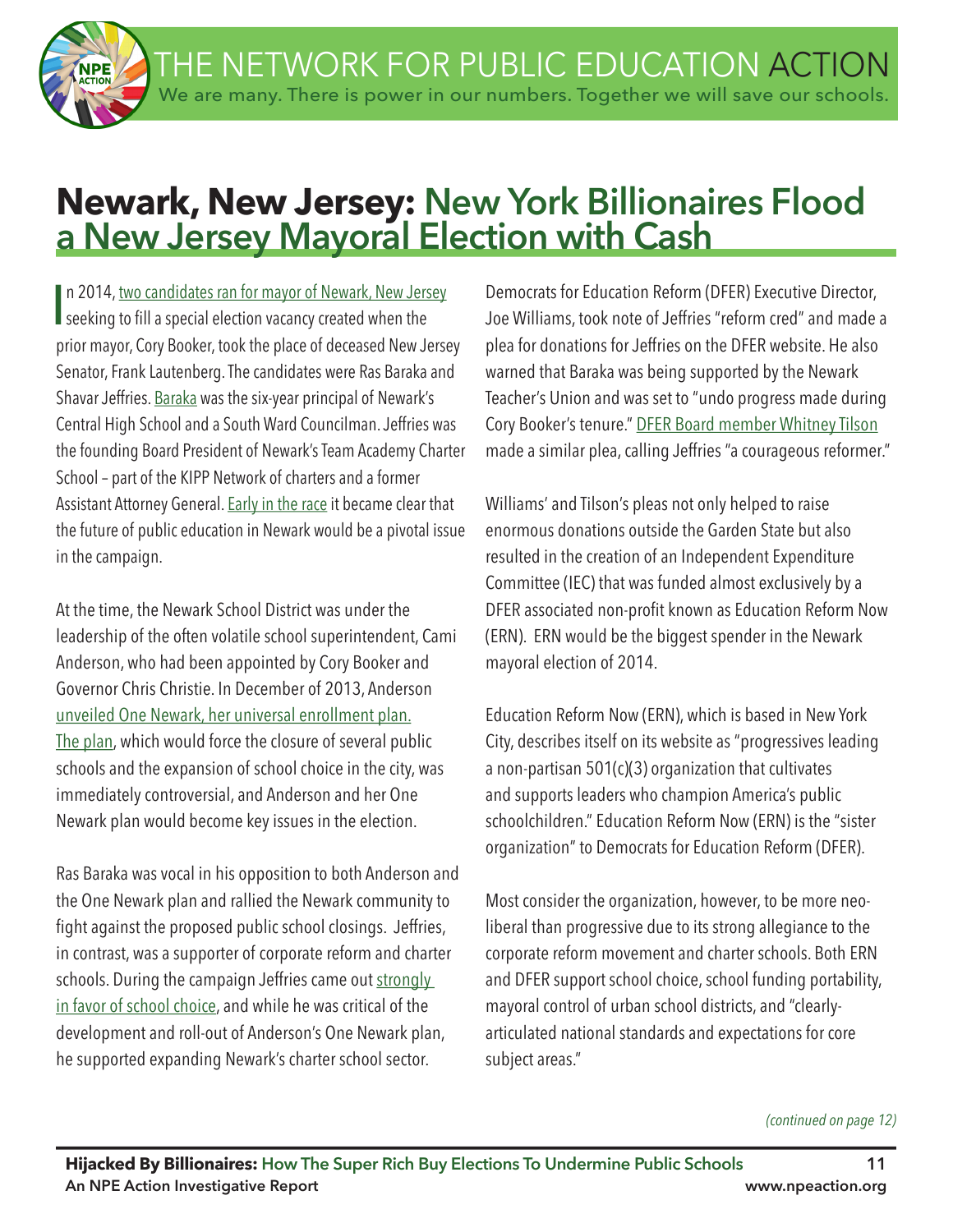*(continued from page 11)*

According to its 2014 990 tax form, ERN is a 501(c)(3) nonprofit with a related  $501(c)(4)$  lobbying nonprofit, ERN Advocacy (ERNA). Both share the same address: 928 Broadway, New York, New York. As non-profit organizations, neither ERN nor ERN Advocacy are required to disclose their donors. Listed at the same 928 Broadway address was Newark First, an independent expenditure committee (IEC) that would spend millions on the election. According to its 20-day post-election fling, Newark First raised a total

of \$4.237 million dollars, with \$3.581 million dollars (85 percent) coming from out-of-state contributors (Table 1).

Out-of-state donors to Newark First included New York billionaire and former mayor Michael Bloomberg, and investment executives Lee Ainslee, Carl Kuehner, and John Mack. In 2013, Mack was also appointed as an advisor to New York Governor Andrew Cuomo.

**Table 1: Out-of-State Contributors to the Independent Expenditure Committee, Newark First, in 2014**

| <b>CONTRIBUTOR</b>                | <b>DATE</b>                                                                                    | <b>AMOUNT</b>                                                                                                |
|-----------------------------------|------------------------------------------------------------------------------------------------|--------------------------------------------------------------------------------------------------------------|
| Lee Ainslee III                   | 04/01/2014                                                                                     | \$26,000.00                                                                                                  |
| Michael Bloomberg                 | 05/09/2014                                                                                     | \$400,000.00                                                                                                 |
| <b>Education Reform Now (ERN)</b> | 04/11/2014<br>04/28/2014<br>04/30/2014<br>05/01/2014<br>05/06/2014<br>05/07/2014<br>05/09/2014 | \$850,000.00<br>\$300,000.00<br>\$750,000.00<br>\$200,000.00<br>\$400,000.00<br>\$300,000.00<br>\$250,000.00 |
| <b>Carl Kuehner</b>               | 03/28/2014                                                                                     | \$50,000.00                                                                                                  |
| John Mack                         | 04/03/2014                                                                                     | \$126,000.00                                                                                                 |

*Source: New Jersey Campaign Financing and Lobbying Disclosure*

| <b>CONTRIBUTOR</b> | <b>DATE</b> | <b>AMOUNT</b> |
|--------------------|-------------|---------------|
| Samuel Cole        | 05/08/2014  | \$25,000.00   |

*Source: New Jersey Campaign Financing and Lobbying Disclosure*

*(continued on page 13)*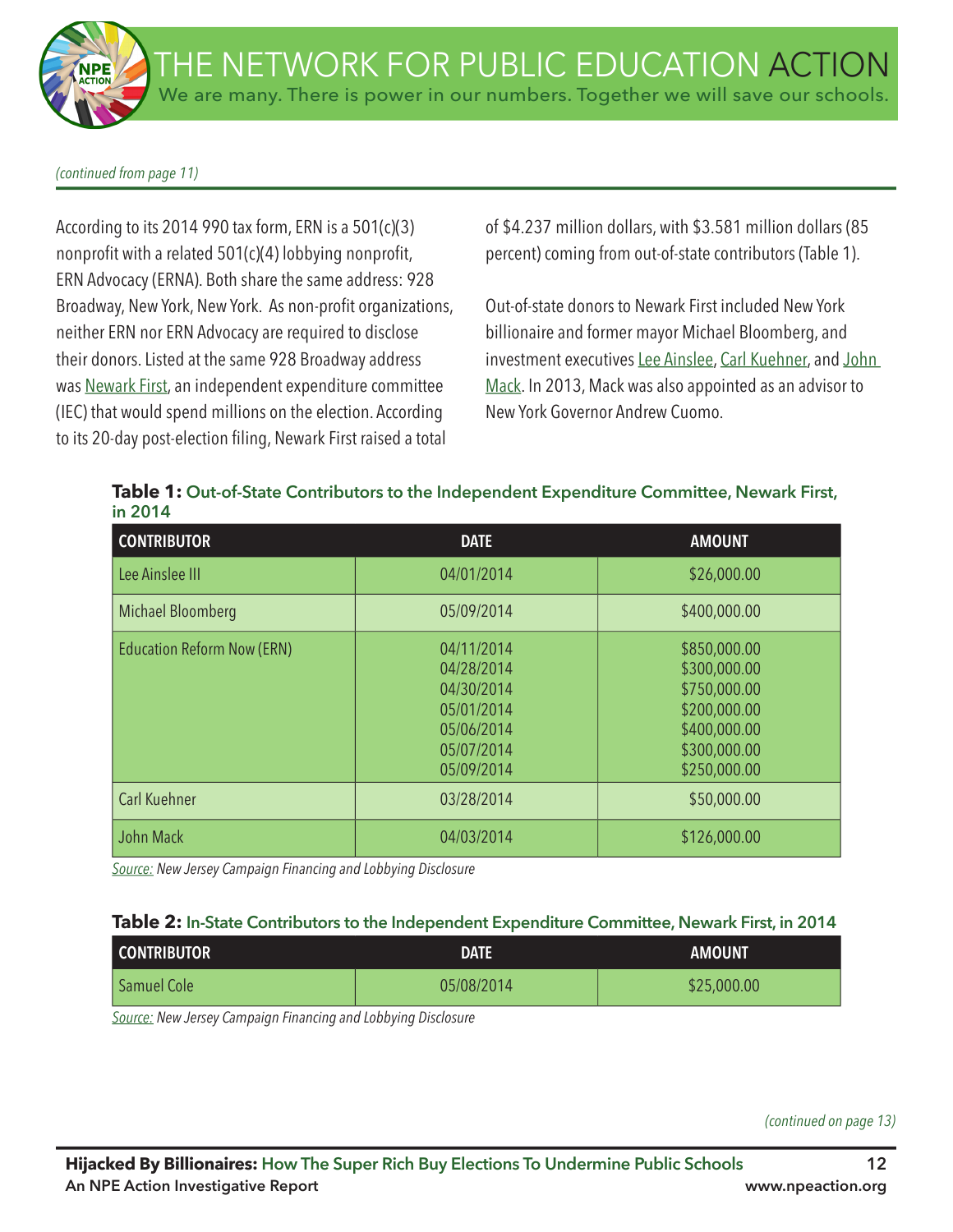#### *(continued from page 12)*

Especially disturbing in the table above are the repeated large donations made by Education Reform Now (ERN) donations that totaled over \$3 million dollars. ERN is a 501(c)(3) organization, which is forbidden by law from making political donations. Education Reform Now has, however, a related 501(c)(4) organization, Education Reform Now Advocacy (ERNA), which can participate, on a limited basis, in partisan politics. On its 2014 990, ERNA lists its \$3,050,000 million dollar donation to Newark First, along with an additional donation of \$300,000 to Newark First Action Fund.

Beginning in April of 2014 shortly before the special election, Newark First began running ads that slammed Jeffries' opponent, Baraka. Baraka returned fire by claiming that Education Reform Now (ERN) was using its organization to hide the identity of donors to Newark First by funneling the money because it (ERNA) was not under obligation to divulge its donors, a charge that ERNA indignantly disavowed.

Baraka, of course, was right. In 2014, ERNA received nearly \$7 millions dollars in contributions. ERNA funneled over \$5.7 million dollars of its total \$7.4 million dollar expenditures to political races via Independent Expenditure Committees and PACs without having to disclose the names of contributors. In 2014, those political contributions well exceeded the 50% limit for political spending for a non-profit 501 (c) (4), which the organization acknowledged on its required 990 return, with a promise to better monitor spending in the future.

Jeffries also enjoyed the support of Jeffries Team for Newark, a joint candidates' committee that collected contributions for Jeffries and the slate of candidates on his ticket. The committee brought in total receipts of almost \$2.5 million dollars as per its 20-day post-election filing. Again, over \$1.5 million dollars in contributions of \$5,000 or more came from out-of-state donors (Table 3), with only \$200,000 in contributions of \$2,600 or more coming from in-state donors – and none of those donors lived in the city of Newark.

| <b>CONTRIBUTOR</b>                                | <b>DATE</b> | <b>AMOUNT</b> |
|---------------------------------------------------|-------------|---------------|
| Karen Ackman<br>(Pershing Square Capital)         | 03/21/2014  | \$26,000.00   |
| William Ackman<br>(Pershing Square Capital)       | 03/21/2014  | \$26,000.00   |
| <b>Elizabeth Ainslee</b><br>(wife of Lee Ainslee) | 05/05/2014  | \$26,000.00   |
| <b>Philip Anschutz</b>                            | 04/29/2014  | \$5,000.00    |
| <b>Anthony Asnes</b>                              | 03/21/2014  | \$26,000.00   |
| Daniel Benton (Andor Capital)                     | 03/21/2014  | \$5,000.00    |

# **Table 3: Out-of-State Contributors of \$5,000 or More to the Jeffries Team for Newark (2014 Election Filings)**

*(continued on page 14)*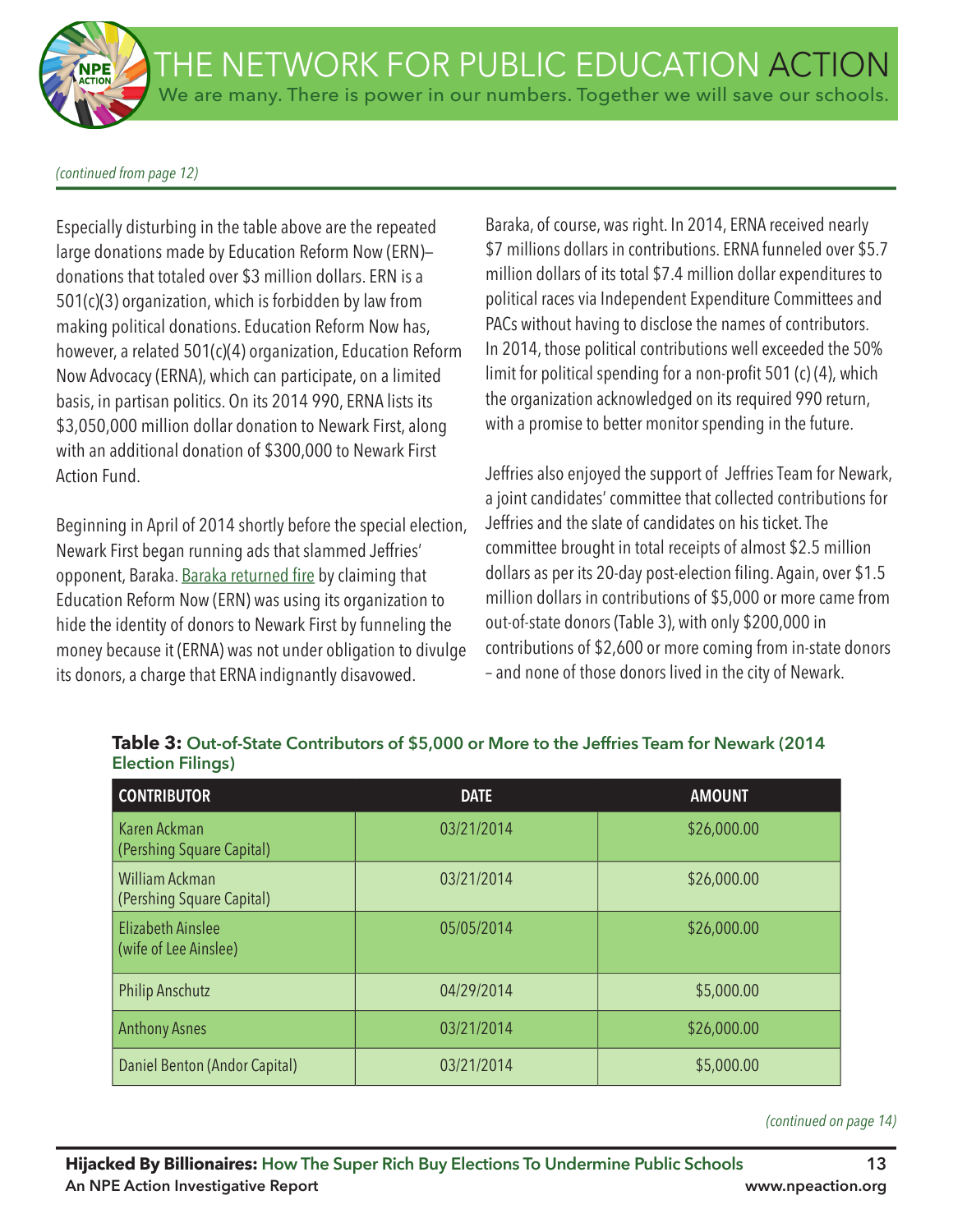*(continued from page 13)*

# **Table 3** *continued***: Out-of-State Contributors of \$5,000 or More to the Jeffries Team for Newark (2014 Election Filings)**

| <b>CONTRIBUTOR</b>                                             | <b>DATE</b>              | <b>AMOUNT</b>              |
|----------------------------------------------------------------|--------------------------|----------------------------|
| <b>Michael Bloomberg</b>                                       | 02/19/2014               | \$15,000.00                |
| Geoffrey Boisi                                                 | 05/05/2014               | \$5,000.00                 |
| <b>Francisco Borges</b>                                        | 04/21/2014               | \$26,000.00                |
| Andrew Boaszhardt (Great Oaks Man-<br>agement Company)         | 04/11/2014               | \$20,000.00                |
| <b>Campbell Brown</b>                                          | 03/12/2014               | \$7,800.00                 |
| Patricia Callan Crafts                                         | 03/18/2014               | \$26,000.00                |
| <b>Peter Chernin</b>                                           | 04/29/2014               | \$10,000.00                |
| <b>Adam Cioth</b><br>(Rolling Hills Capital)                   | 03/13/2013               | \$26,000.00                |
| <b>Ravenel Curry III</b><br>(Eagle Capital Management)         | 12/27/2013<br>05/06/2014 | \$26,000.00<br>\$26,000.00 |
| Elizabeth Curry (Wife of Ravenel)                              | 05/06/2014               | \$26,000.00                |
| <b>Mark Dalton</b>                                             | 05/09/2014               | \$10,000.00                |
| <b>DFER</b>                                                    | 03/31/2014               | \$14,000.00                |
| <b>Millard Drexler</b>                                         | 05/07/2014               | \$5,000.00                 |
| <b>Doris Fisher</b>                                            | 04/10/2014<br>04/25/2014 | \$20,000.00<br>\$6,000.00  |
| John Fisher                                                    | 04/25/2014               | \$26,000.00                |
| John Fitzgibbons                                               | 04/28/2014               | \$10,000.00                |
| Kiernan Goodwin (Panning<br><b>Capital Management)</b>         | 04/15/2013<br>03/26/2014 | \$2,600.00<br>\$23,400.00  |
| <b>Catherine Goodwin Rocco</b><br>(Panning Capital Management) | 03/26/2014               | \$26,000.00                |
| Amy Griffin                                                    | 03/15/2014               | \$5,000.00                 |
| John Griffin                                                   | 04/26/2014               | \$26,000.00                |

*(continued on page 15)*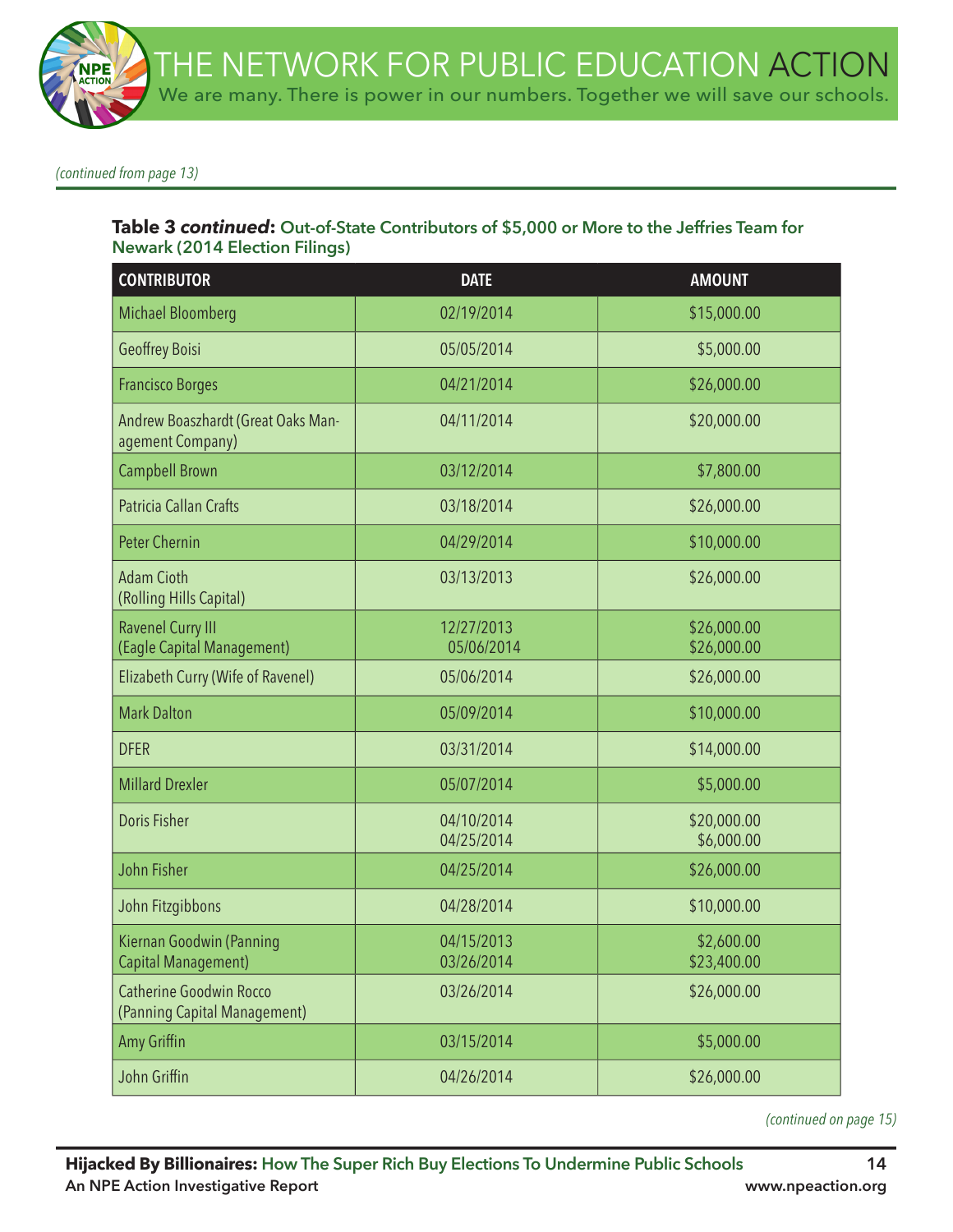*(continued from page 14)*

# **Table 3** *continued***: Out-of-State Contributors of \$5,000 or More to the Jeffries Team for Newark (2014 Election Filings)**

| <b>CONTRIBUTOR</b>                                                                  | <b>DATE</b>              | <b>AMOUNT</b>             |
|-------------------------------------------------------------------------------------|--------------------------|---------------------------|
| <b>Kenneth Hirsch</b>                                                               | 03/18/2014               | \$5,000.00                |
| Lorna Brett Howard                                                                  | 04/10/2014               | \$26,000.00               |
| <b>Ryan Israel</b><br>(Pershing Square Capital)                                     | 03/18/2014               | \$26,000.00               |
| Marta Jaramillo                                                                     | 04/24/2014               | \$26,000.00               |
| Laurene Powell Jobs<br>(Steve Jobs' widow and<br><b>Emerson Collective founder)</b> | 03/18/2014<br>05/07/2014 | \$5,000.00<br>\$20,000.00 |
| Paul Jones II                                                                       | 04/29/2014               | \$26,000.00               |
| Sonia Jones                                                                         | 04/29/2014               | \$26,000.00               |
| Lewis Katz (Gabriel Investments)                                                    | 04/10/2014               | \$26,000.00               |
| Stephanie Katzovich                                                                 | 04/21/2014               | \$11,000.00               |
| Willem Kooyker                                                                      | 04/29/2014               | \$26,000.00               |
| <b>Harlen Korenvaes</b>                                                             | 04/25/2014               | \$5,000.00                |
| Joseph Kusnan (JCK Partners)                                                        | 02/23/2013               | \$10,000.00               |
| Sheila Labrecque                                                                    | 04/26/2014               | \$26,000.00               |
| Kenneth Langone                                                                     | 05/06/2014               | \$26,000.00               |
| Mark Lerner (CP Management)                                                         | 12/09/2013               | \$13,000.00               |
| <b>Traci Lerner</b>                                                                 | 12/10/2013               | \$13,000.00               |
| Dan Lufkin<br>(Allen & Company, Inc.)                                               | 04/08/2014               | \$10,000.00               |
| <b>Christy Mack</b><br>(Wife of John Mack)                                          | 10/21/2013               | \$26,000.00               |
| Jenna Mack<br>(Daughter of John Mack)                                               | 05/07/2014               | \$5,000.00                |

*(continued on page 16)*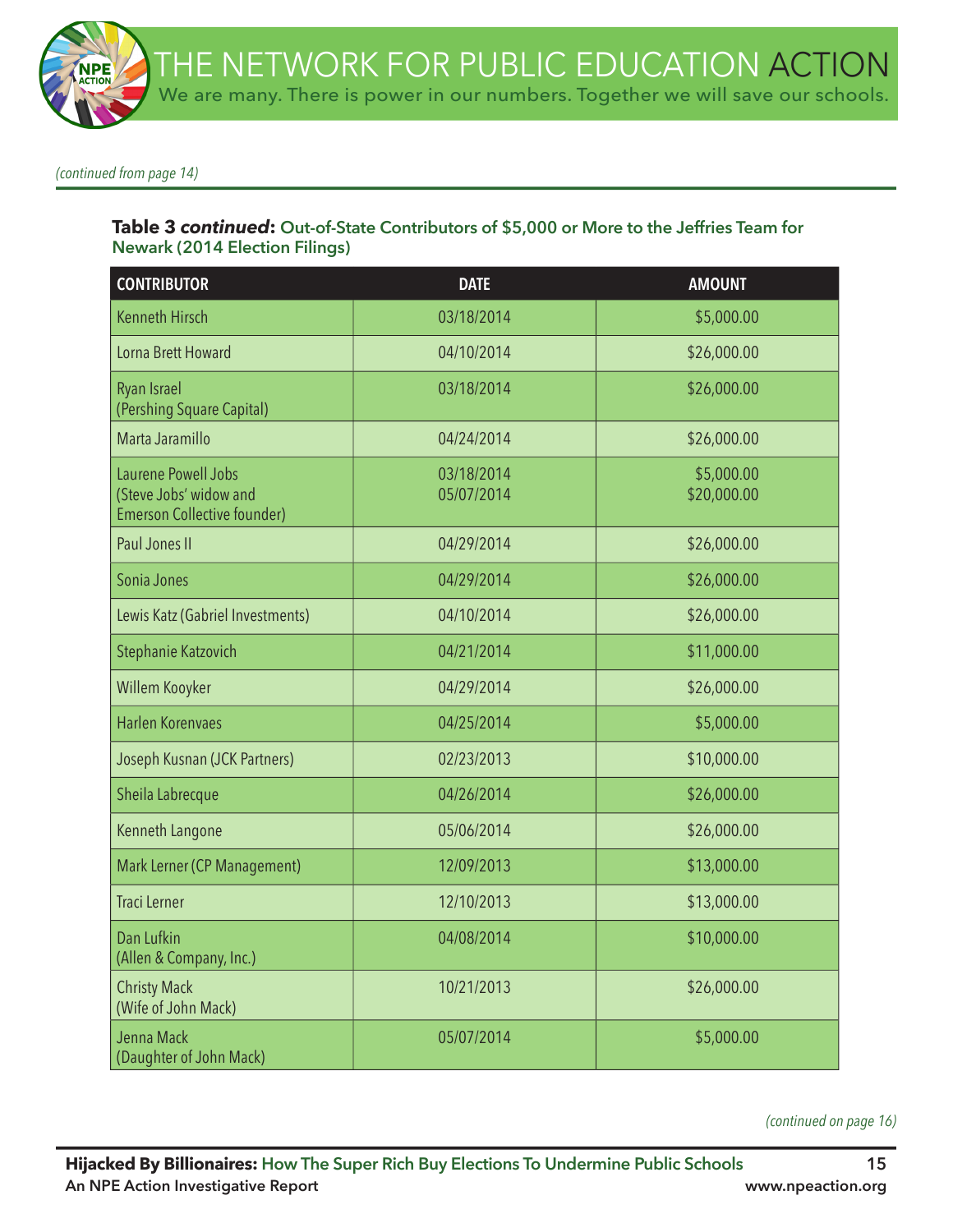*(continued from page 15)*

## **Table 3** *continued***: Out-of-State Contributors of \$5,000 or More to the Jeffries Team for Newark (2014 Election Filings)**

| <b>CONTRIBUTOR</b>                                 | <b>DATE</b>              | <b>AMOUNT</b>              |
|----------------------------------------------------|--------------------------|----------------------------|
| John Mack (Morgan Stanley/Cuomo<br>advisor)        | 11/20/2012<br>05/07/2014 | \$26,000.00<br>\$26,000.00 |
| <b>Stephen Mack</b><br>(Son of John Mack)          | 05/07/2014               | \$5,000.00                 |
| Puradyn Filter Technologies                        | 05/05/2014               | \$5,000.00                 |
| Perry Rahbar (Former JP Morgan)                    | 01/16/2014               | \$5,000.00                 |
| John Regan, Jr.                                    | 05/06/2014               | \$26,000.00                |
| <b>Frank Richardson</b><br>(F.E. Richardson & Co.) | 04/11/2014               | \$26,000.00                |
| Julian Robertson (Tiger<br>Management)             | 04/10/2014               | \$26,000.00                |
| E. Burke Ross, Jr.                                 | 04/18/2014               | \$25,000.00                |
| <b>Susan Ross</b>                                  | 04/29/2014               | \$25,000.00                |
| Rothstein Kass Family Office Grp.                  | 05/12/2014               | \$10,000.00                |
| <b>Herbert Siegel</b>                              | 05/06/2014               | \$26,000.00                |
| <b>Whitney Tilson (T2 Partners)</b>                | 03/11/2014               | \$5,520.00                 |
| <b>Andrew Tisch</b>                                | 04/18/2014               | \$5,000.00                 |
| Henrik Vanderlip                                   | 04/24/2014               | \$20,000.00                |
| Joseph Vittoria                                    | 04/30/2014               | \$5,000.00                 |
| Jeffrey Walker (Former JP Morgan)                  | 04/10/2014               | \$22,600.00                |
| Frank E. Walsh, Jr., Trust                         | 04/26/2014               | \$25,500.00                |
| Mary D. Walsh, Trust                               | 04/26/2014               | \$25,500.00                |
| <b>Elaine Wynn</b>                                 | 05/07/2014               | \$5,000.00                 |

*Source: New Jersey Campaign Financing and Lobbying Disclosure*

*(continued on page 17)*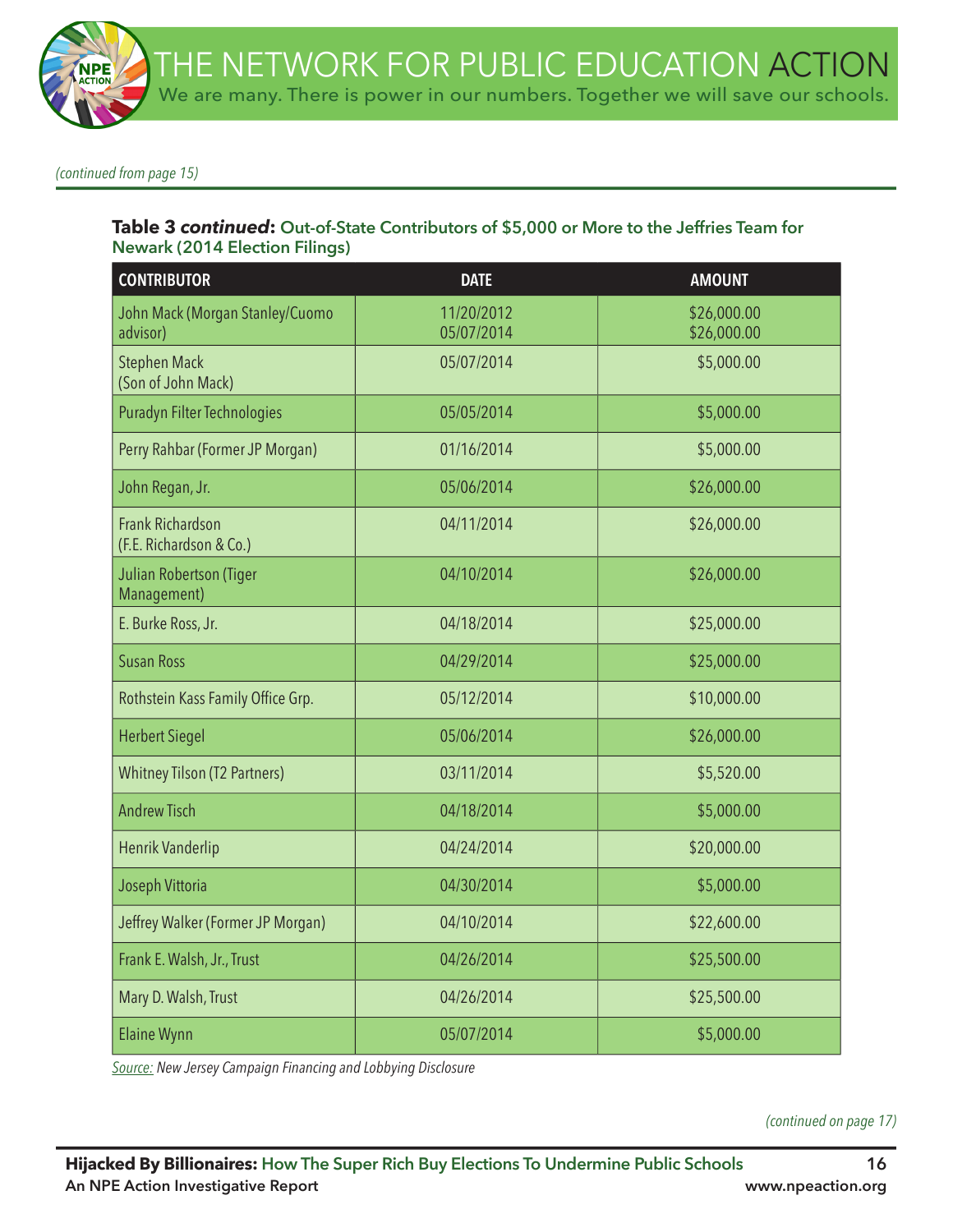*(continued from page 16)*

## **Table 4: In-State Contributors of \$2,600 or More to the Jeffries Team for Newark (2014 Election Filings)**

| <b>CONTRIBUTOR</b>                                                     | <b>DATE</b>                            | <b>AMOUNT</b>                             |
|------------------------------------------------------------------------|----------------------------------------|-------------------------------------------|
| Raymond Chambers (Wesray Capital<br>Corporation)                       | 12/13/2013<br>03/31/2014               | \$15,000.00<br>\$19,000.00                |
| Patricia Chambers (wife of Raymond)                                    | 12/13/2013                             | \$15,000.00                               |
| Christine Chambers Gilfillan (daugh-<br>ter of Raymond/MCJ Foundation) | 04/10/2014                             | \$26,000.00                               |
| Jennifer Chambers-Myers                                                | 04/22/2014                             | \$26,000.00                               |
| Sam Cole (State Street Corporation)                                    | 11/15/2012<br>03/28/2013<br>02/03/2014 | \$10,000.00<br>\$20,000.00<br>\$26,000.00 |
| John Cozzi                                                             | 12/31/2012                             | \$2,600.00                                |
| <b>Wendy Cozzi</b>                                                     | 12/31/2012                             | \$2,600.00                                |
| <b>Thomas Dunn</b><br>(New Holland Capital)                            | 11/26/2012                             | \$12,500.00                               |
| <b>Susan Dunn (Wife of Thomas)</b>                                     | 11/26/2012                             | \$12,500.00                               |
| <b>Neil Gagnon</b><br>(Gagnon Securities)                              | 01/30/2014                             | \$26,000.00                               |
| Lois Gagnon (Gagnon Securities)                                        | 01/30/2014                             | \$26,000.00                               |
| Thom Jackson<br>(Edison Learning CEO)                                  | 04/02/2014                             | \$2,600.00                                |
| Lewis Katz (Gabriel Investments)                                       | 04/10/2014                             | \$26,000.00                               |
| Stewart Massey (Massey,<br>Quick & Co., LLC)                           | 03/19/2014                             | \$2,600.00                                |
| Leslie Quick III (Massey,<br>Quick & Co., LLC)                         | 03/22/2014                             | \$10,020.00                               |
| Arthur Samberg (Hawkes Financial, LLC)                                 | 03/08/2014                             | \$26,000.00                               |
| Josh Weston (Former CEO of ADP)                                        | 02/11/2014                             | \$16,100.00                               |

*Source: New Jersey Campaign Financing and Lobbying Disclosure*

*(continued on page 18)*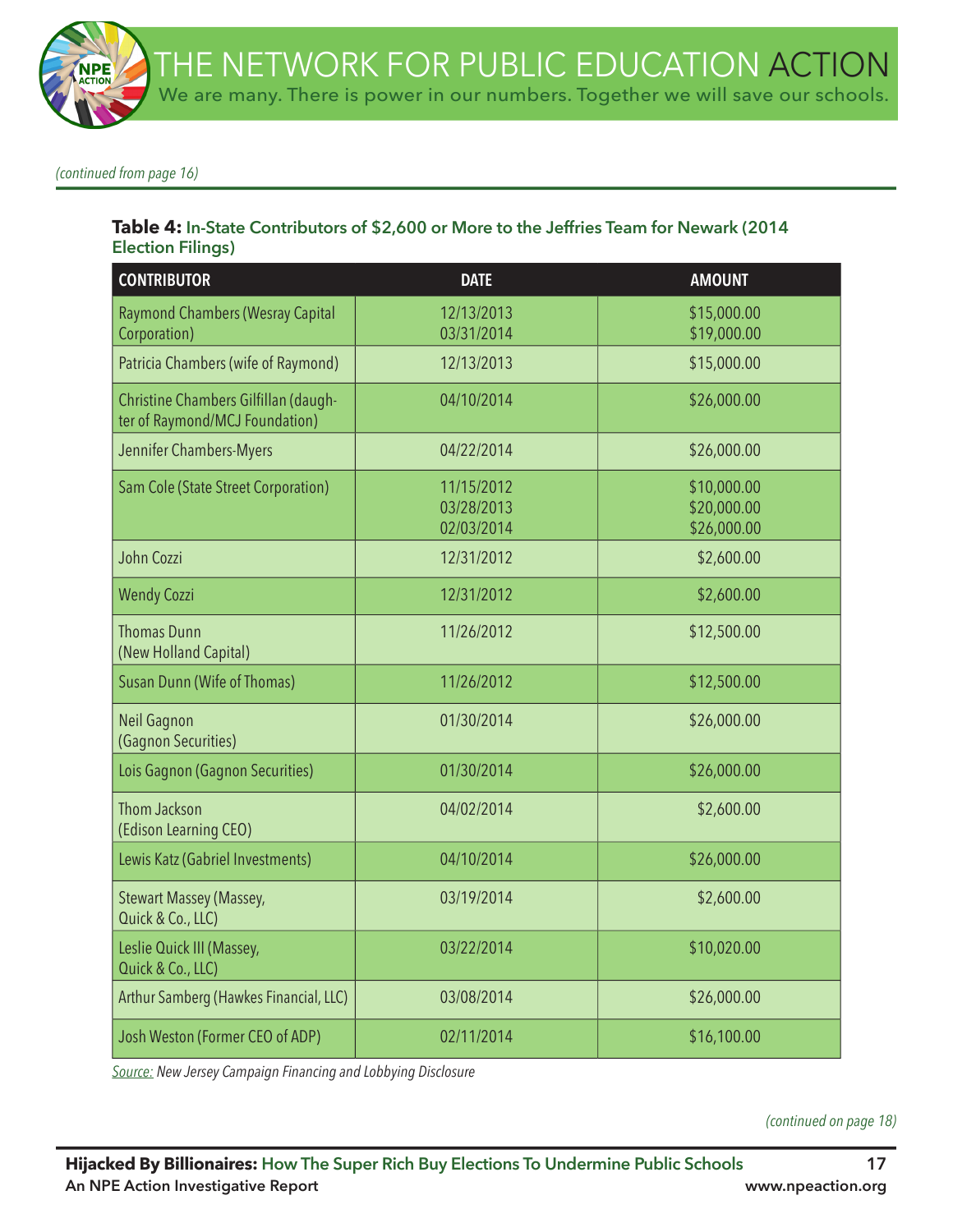#### *(continued from page 17)*

Combing through the list of in- and out-of-state contributors is a veritable Who's Who of education reform and Wall Street billionaires. The Mack family added to the \$126,000 contribution it made to Newark First with direct donations to Jeffries' campaign. Another \$26,000 apiece came from John Mack and his wife Christy, and \$5,000 each from two of their three children, Jenna and Stephen.

Contributions from former Newark Mayor Cory Booker supporter and hedge fund manager Bill Ackman, his wife, and others from his Pershing Square Capital Management, totaled over \$100,000.

Doris Fisher, the California founder of The Gap and the Chambers family of New Jersey also made generous contributions. Both Fischer and the MCJ Amelior Foundation, run by Raymond Chambers' daughter Christine, were both early donors to the Newark Charter School Fund.

Additional donors hailed from San Francisco and Palo Alto, California; Baltimore, Maryland; Rye, New York; and New York City. There were donations from those who live in Montclair and Morristown New Jersey, but not a single one of the big money donors lives or works in Newark.

Jeffries' opponent and critic of charter school expansion, Ras Baraka, fled campaign fnance reports including 382 contribution entries totaling \$1,266,048 dollars, mostly of \$500 (42 contributions) or \$1,000 (111 contributions). Nearly all came from individuals, businesses, and organizations in New Jersey. Contributions of \$5,000 or more comprised only \$53,254, or 4% of Baraka's total as noted on his 2014 campaign flings.

Despite the fact that Baraka's fnancial support was about 20% of the money that supported Jeffries' candidacy, on May 13, 2014, Baraka won the election for mayor of Newark. The dark money that flowed through ERNA was not enough.

In September 2015, Jeffries became CEO of ERN's "sister organization," DFER. On its web site, DFER lauds its president, Jeffries, for pulling almost 46 percent of the vote in the 2014 Newark mayor's race "despite being a firsttime municipal candidate" without informing readers as to DFER-related ERN's multi-million role in supporting Jeffries' campaign.  $\square$